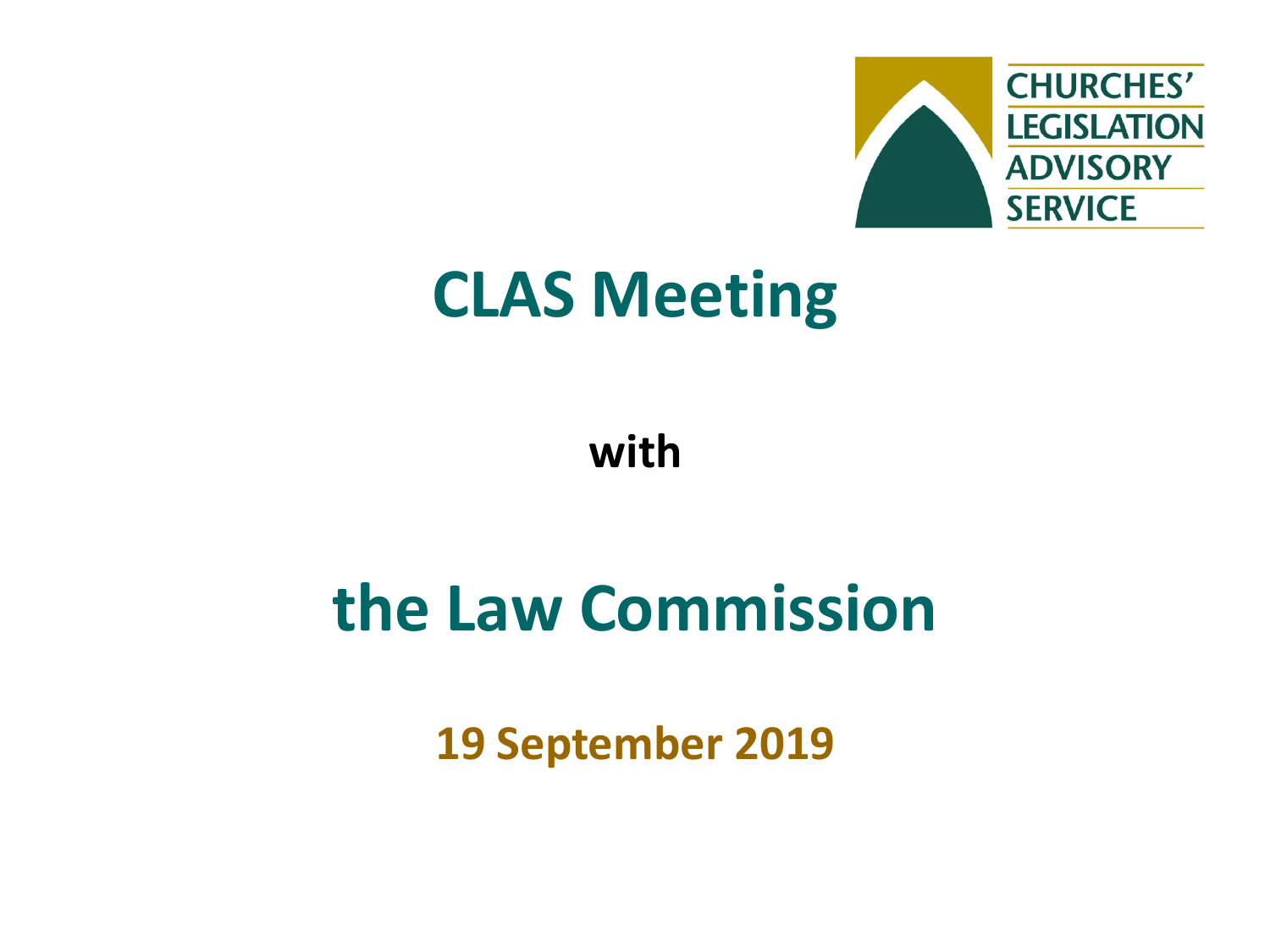

# **The Law Commission's 13th programme and the weddings project**

**@Law\_Commission www.lawcom.gov.uk**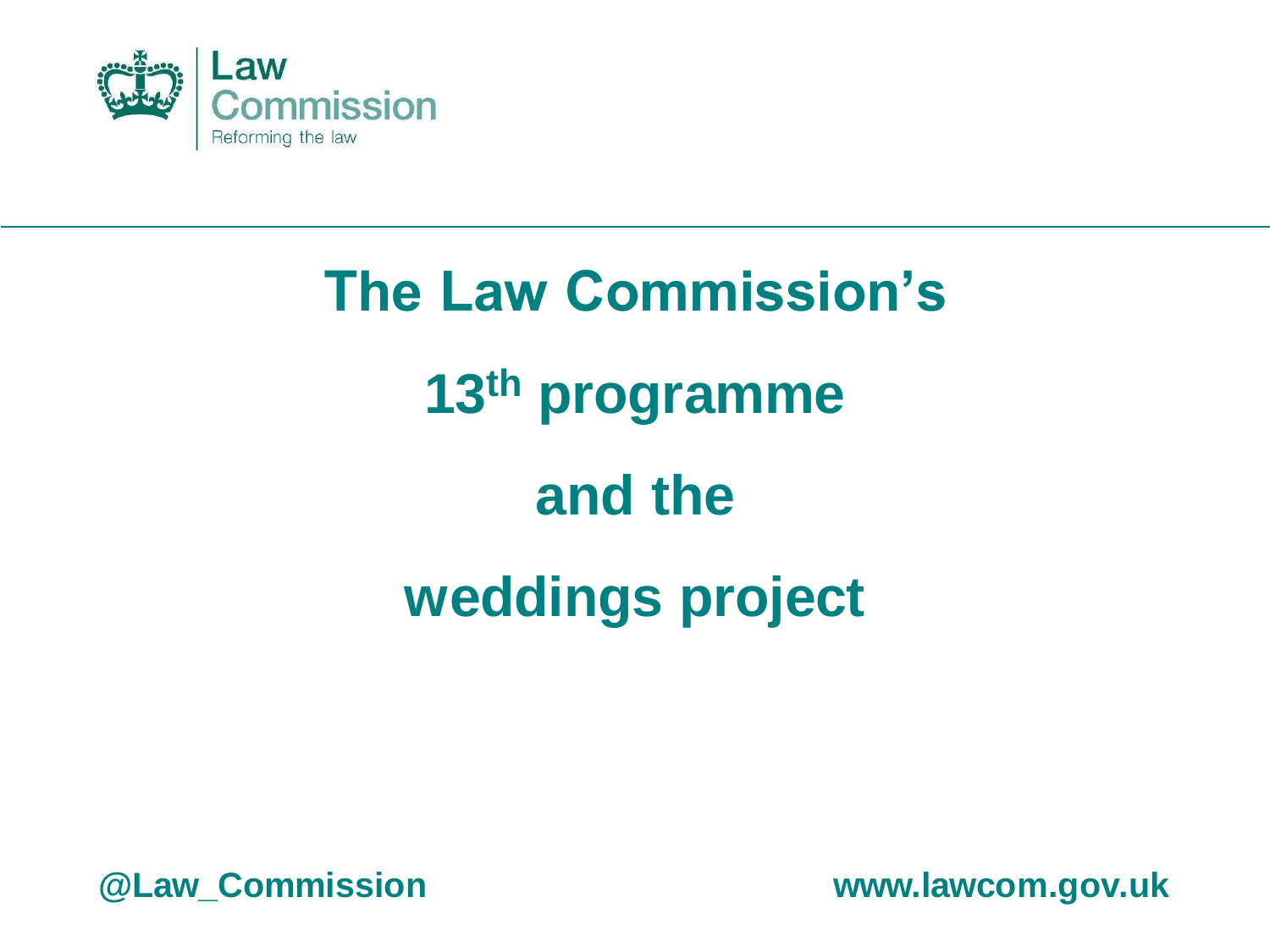

#### About the Law Commission

- Governed by the Law Commissions Act 1965
	- Section 3 outlines our duty "to take and keep under review all the law … with a view to its systematic development and reform…".
- Protocol with the Lord Chancellor and the Welsh Ministers governs the responsibilities of the relevant department in relation to our work.
- We can make recommendations but only Parliament can change the law.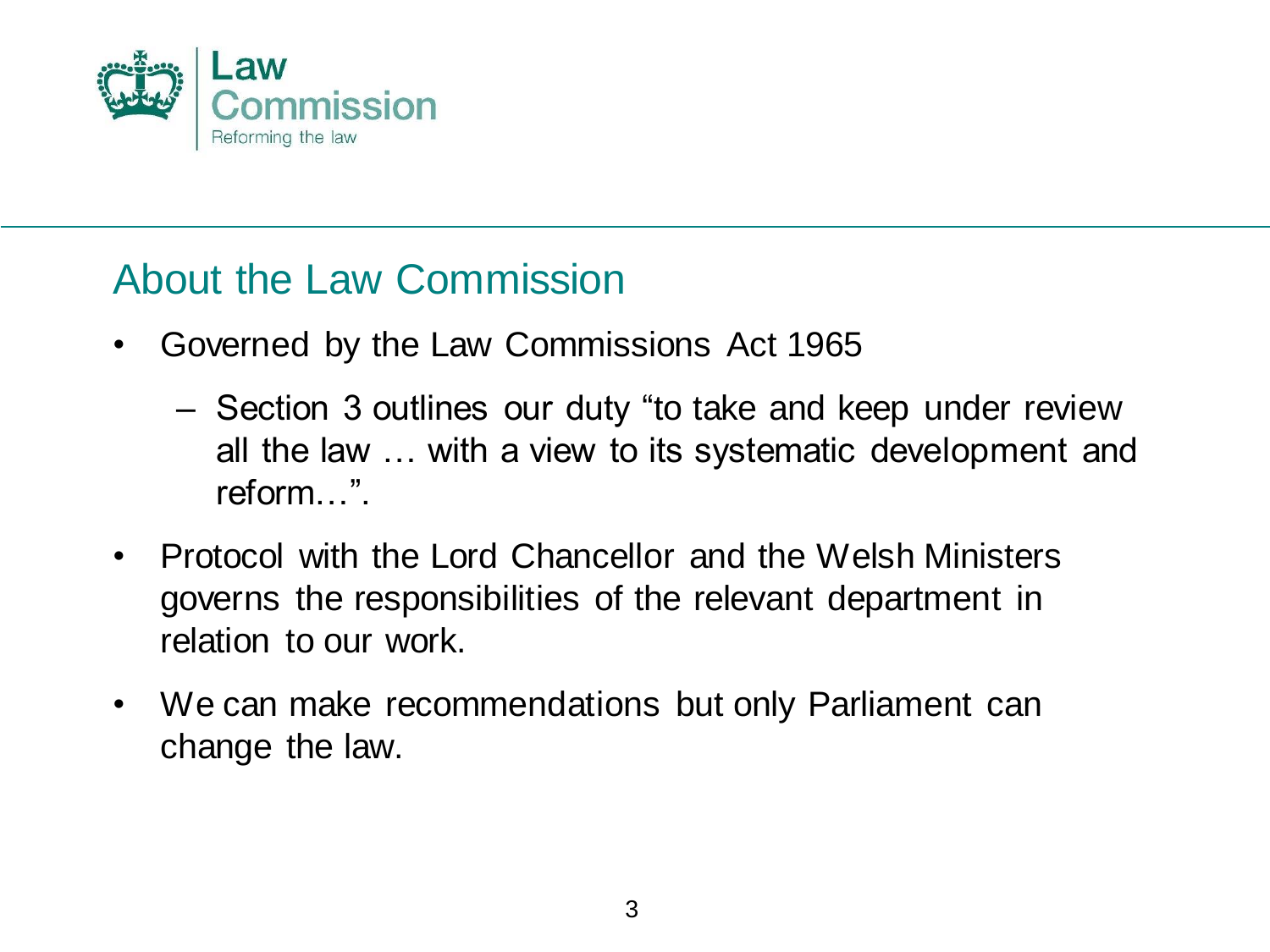

#### 13<sup>th</sup> programme projects

- Registered land and chancel repair liability
	- Obligation on landowners to pay for certain repairs to the local church
	- LRA 2002 was intended ensure that the liability didn't bind purchasers of land unless it was registered
	- Project to address uncertainty as to its legal status
- A modern framework for disposing of the dead
	- New methods of disposal are unregulated
	- Law is outdated, piecemeal and complex
	- Project to create a future-proof legal framework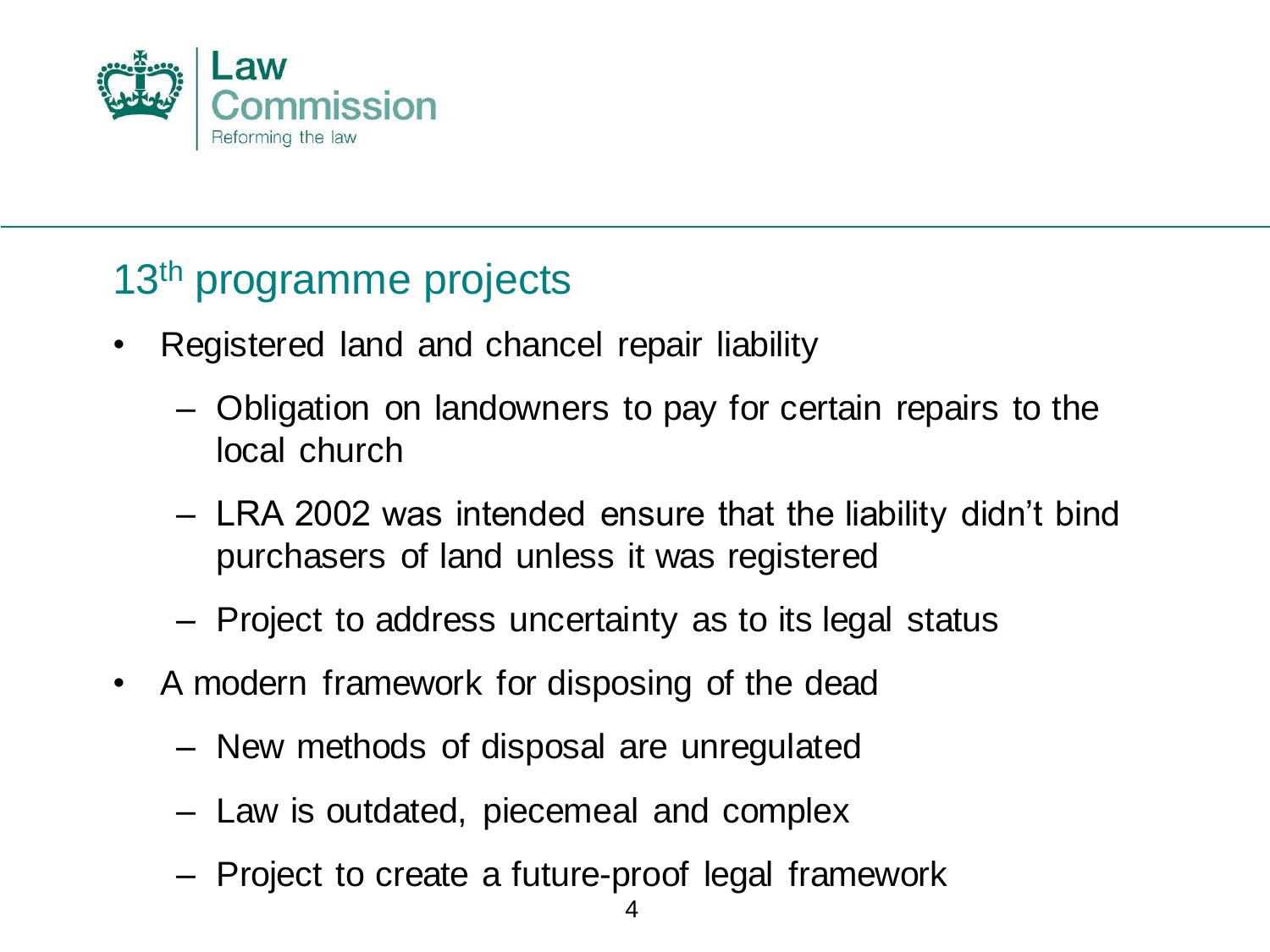



#### Background to the weddings project

- In 2015, we conducted a scoping review of the law governing how and where people can marry in England and Wales.
	- We published our conclusions in December 2015 in a scoping paper.
	- We concluded that the law was in need of wholesale reform.
- 2018 Budget announcement that Government was asking us to conduct a full review of the law
- The project began on 1 July 2019.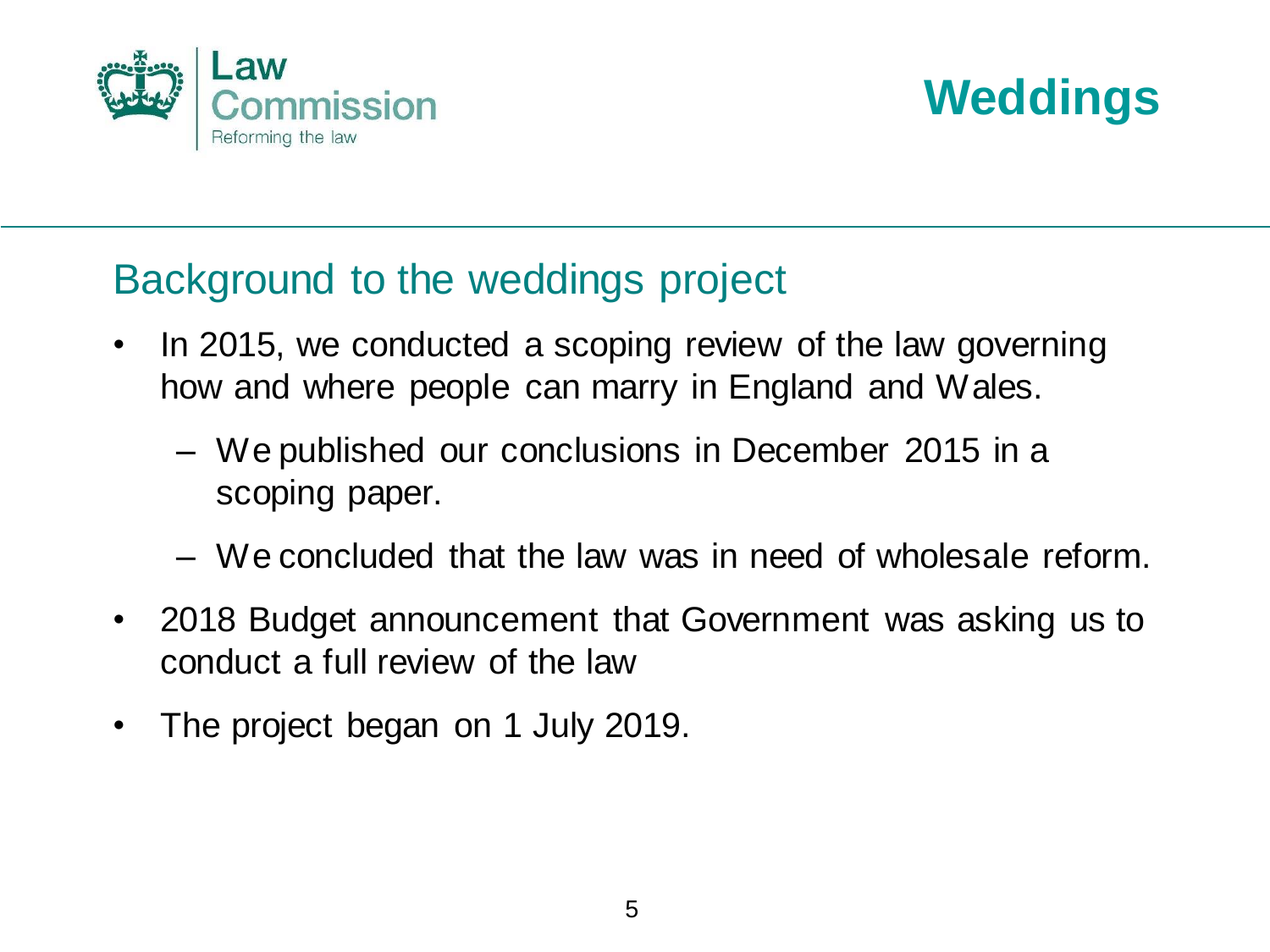



- Allowing for greater choice within a simple, fair, and consistent legal structure.
- The review will be guided by five principles for reform:
	- Certainty and simplicity,
	- Fairness and equality,
	- Protecting the state's interest,
	- Respecting individuals' wishes and beliefs, and
	- Removing any unnecessary regulation, so as to increase the choice and lower the cost of wedding venues for couples.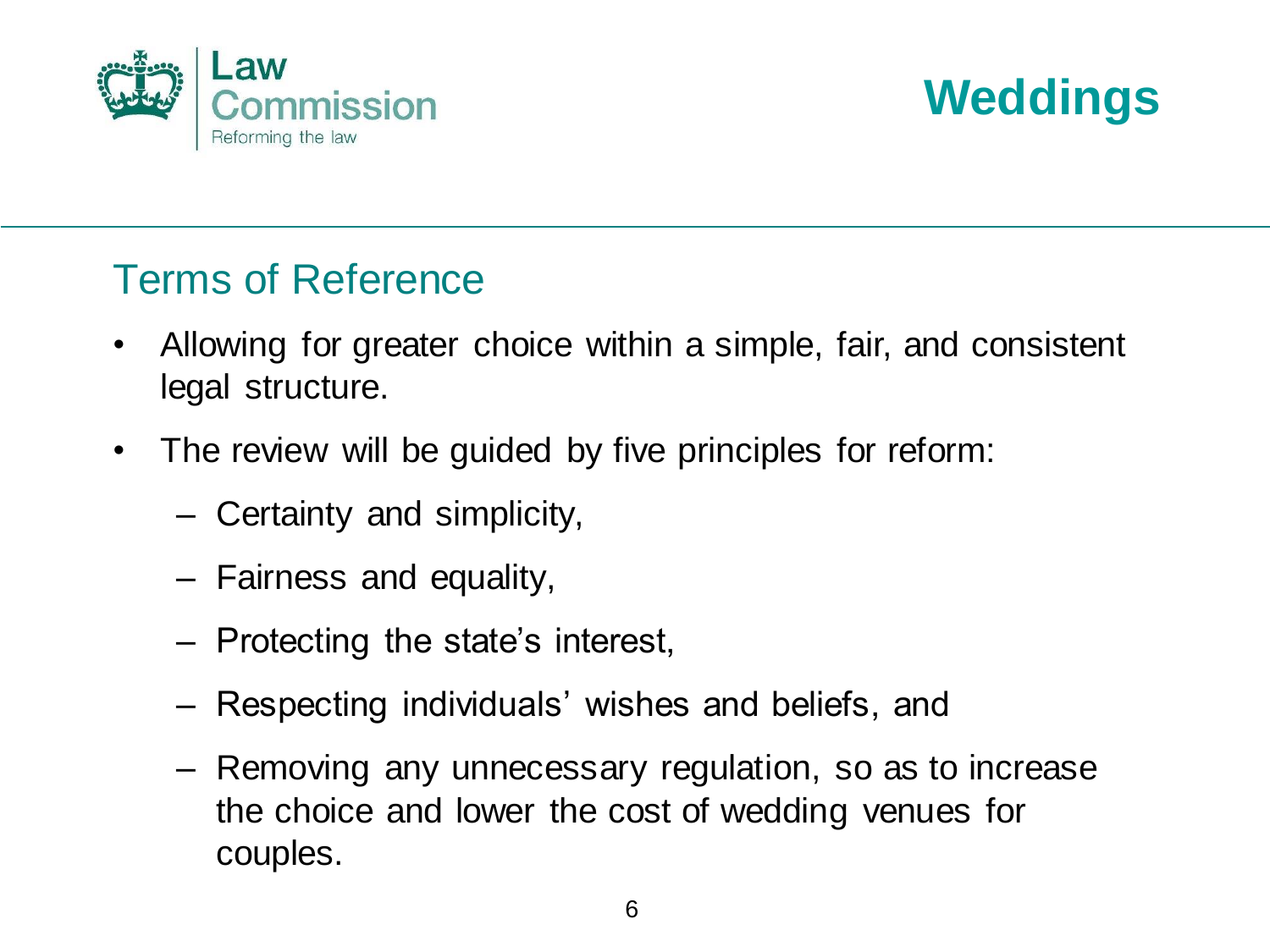



- What preliminaries should be required?
- Where should a wedding be able to take place?
- Who should be able to solemnize a civil or religious wedding, and how *could* the law allow for weddings by non-religious belief organisations and independent celebrants?
- Should specific vows be required during the ceremony?
- How should marriages be registered?
- What should be the consequences of non-compliance?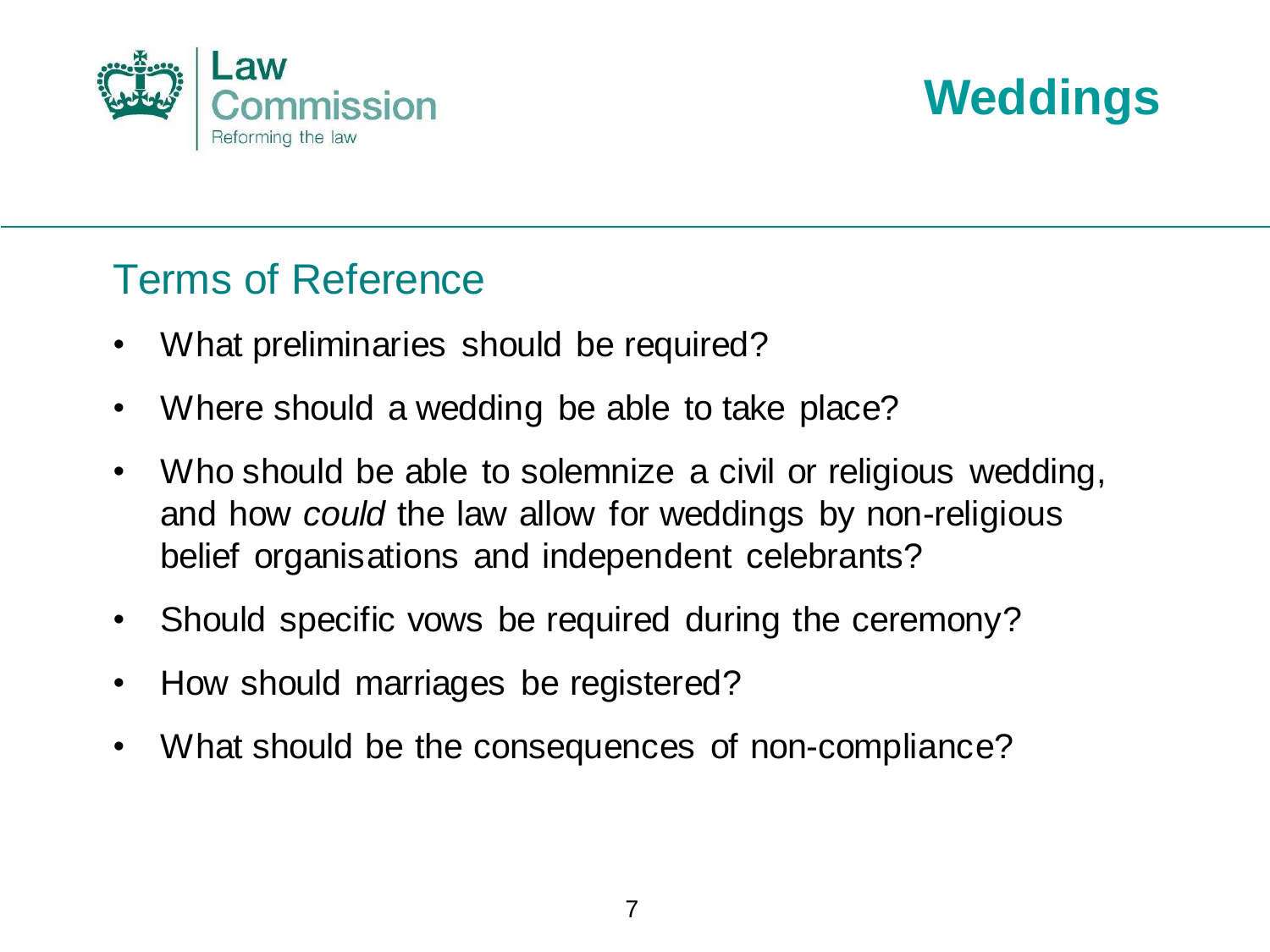



- Presumptions
	- Religious groups should be able to marry people
	- The definition of "religion" should remain as decided by the Supreme Court in 2013
	- Provisions to protect against sham and forced marriages should not be undermined by changes to the law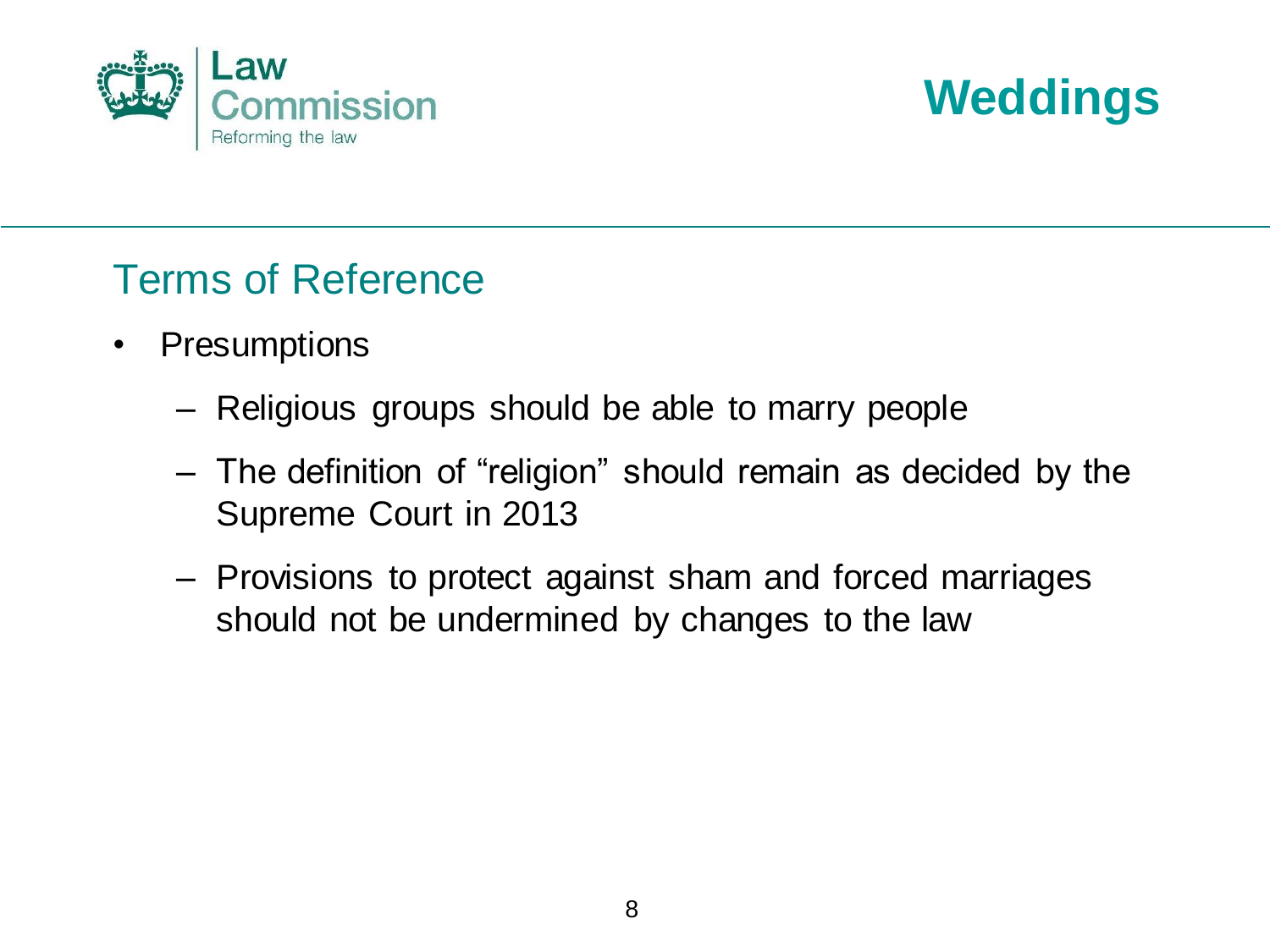



- Exclusions
	- Who is eligible to marry (eg age, mental capacity)
	- The ability of religious groups to not solemnize same-sex weddings
	- The duty of the Church of England and Church in Wales to marry parishioners
	- The rights and responsibilities of marriage
	- The law of divorce
	- The recognition of foreign weddings
	- Ancillary wedding services (eg flowers, catering)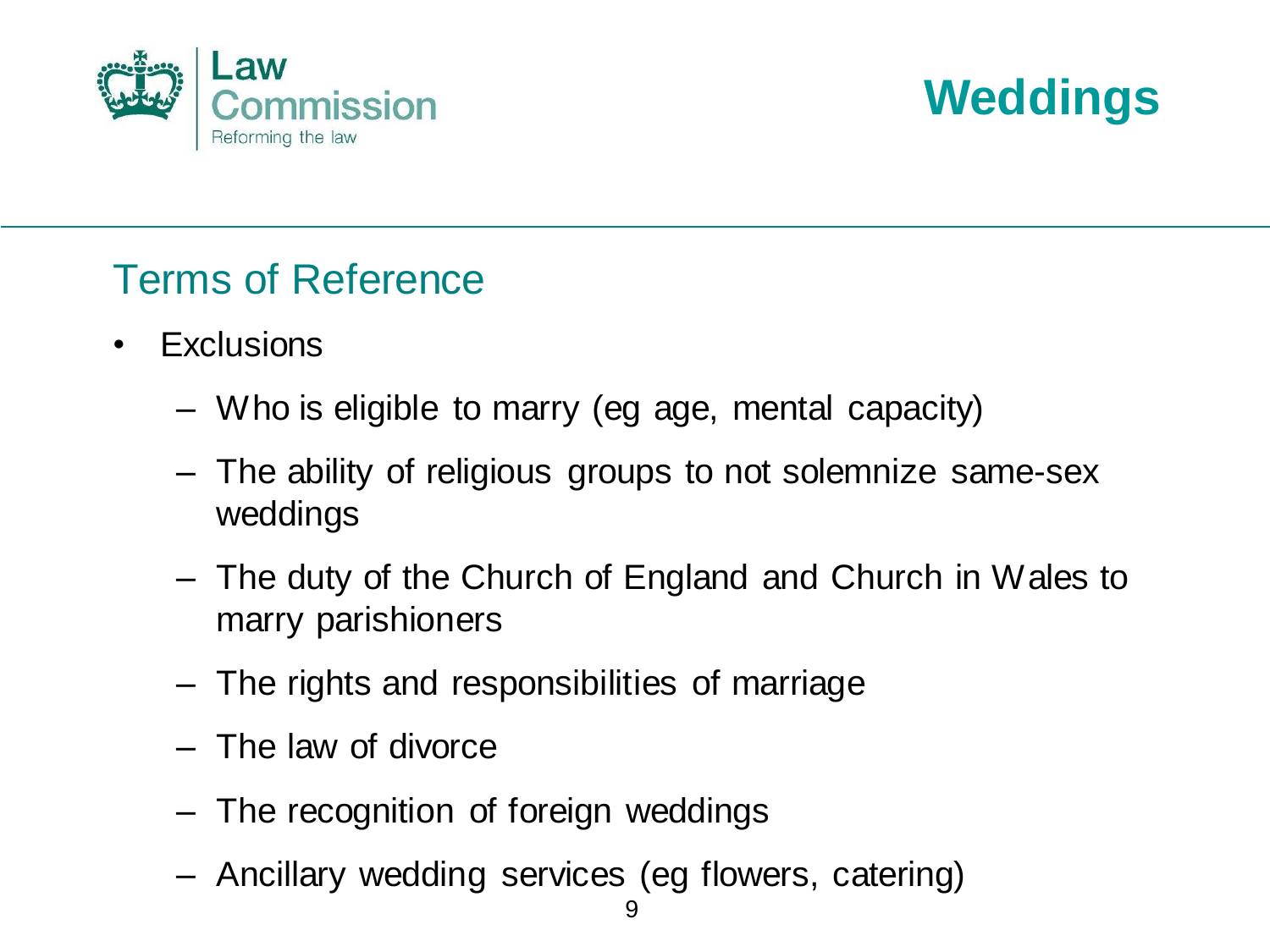



#### Government's separate work

- Interim work on approved premises
	- The Government is taking forward separate work to explore what can be done to deliver interim reform within the existing buildings-based system for certain civil ceremonies.
	- The Government will explore the extent to which regulations governing approved premises could be reformed to allow outdoor locations for civil weddings and civil partnership ceremonies, whilst maintaining the requirement that venues be seemly and dignified.
- The Law Commission's review is not limited to approved premises, but will comprehensively look at venues for all weddings.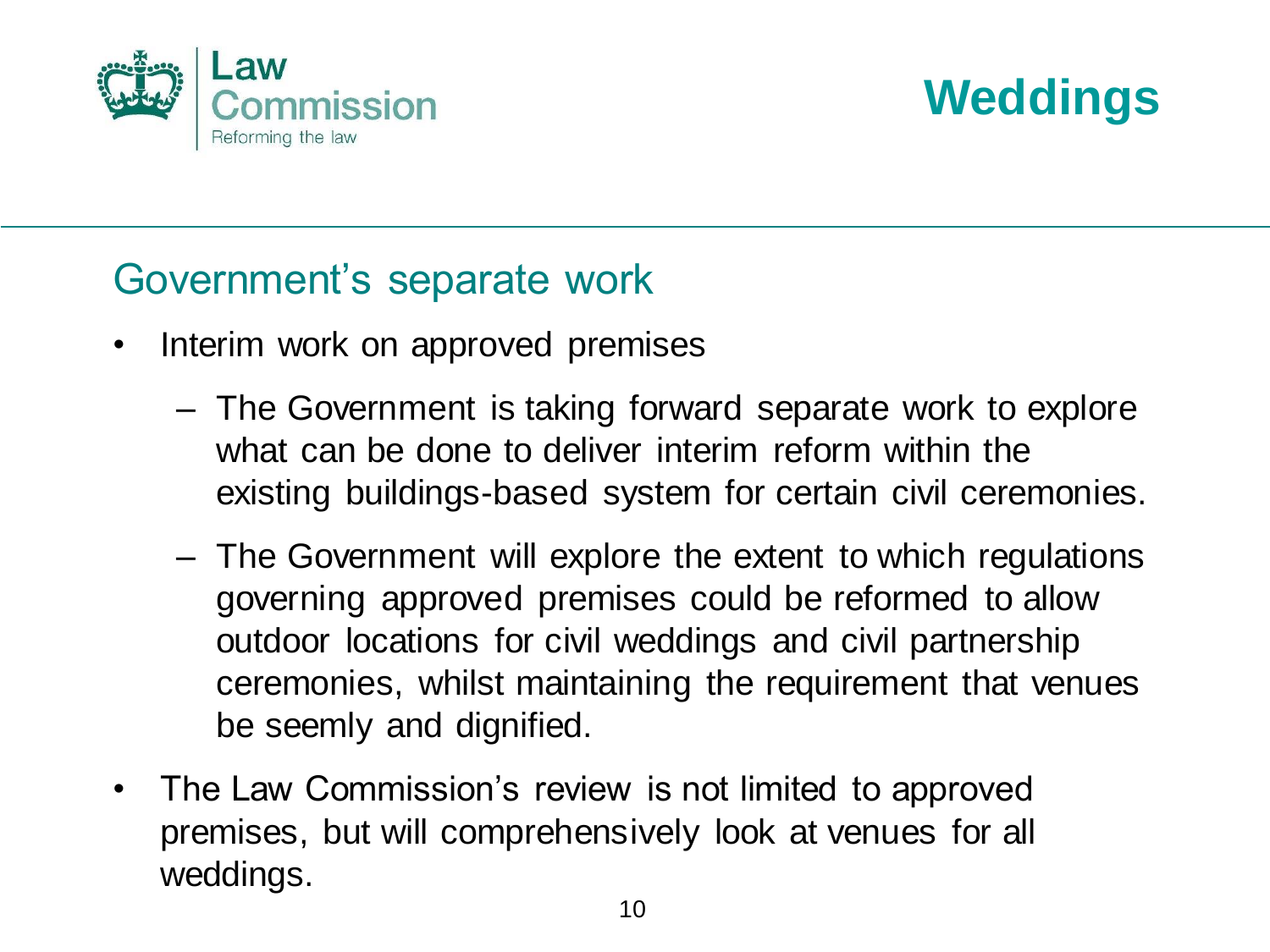



#### Government's separate work

- The Sharia Review
	- The Government has committed as part of the integrated communities strategy to exploring the legal and practical challenges of limited reform relating to the law on marriage and religious weddings, based on the recommendations of the Independent Sharia Review. The Government is taking forward this work separately from the Law Commission's wider review of the law on marriage ceremonies.
	- Government will ensure that it considers the work and recommendations of the Law Commission as it takes forward its separate work on the recommendation of the Independent Sharia Review.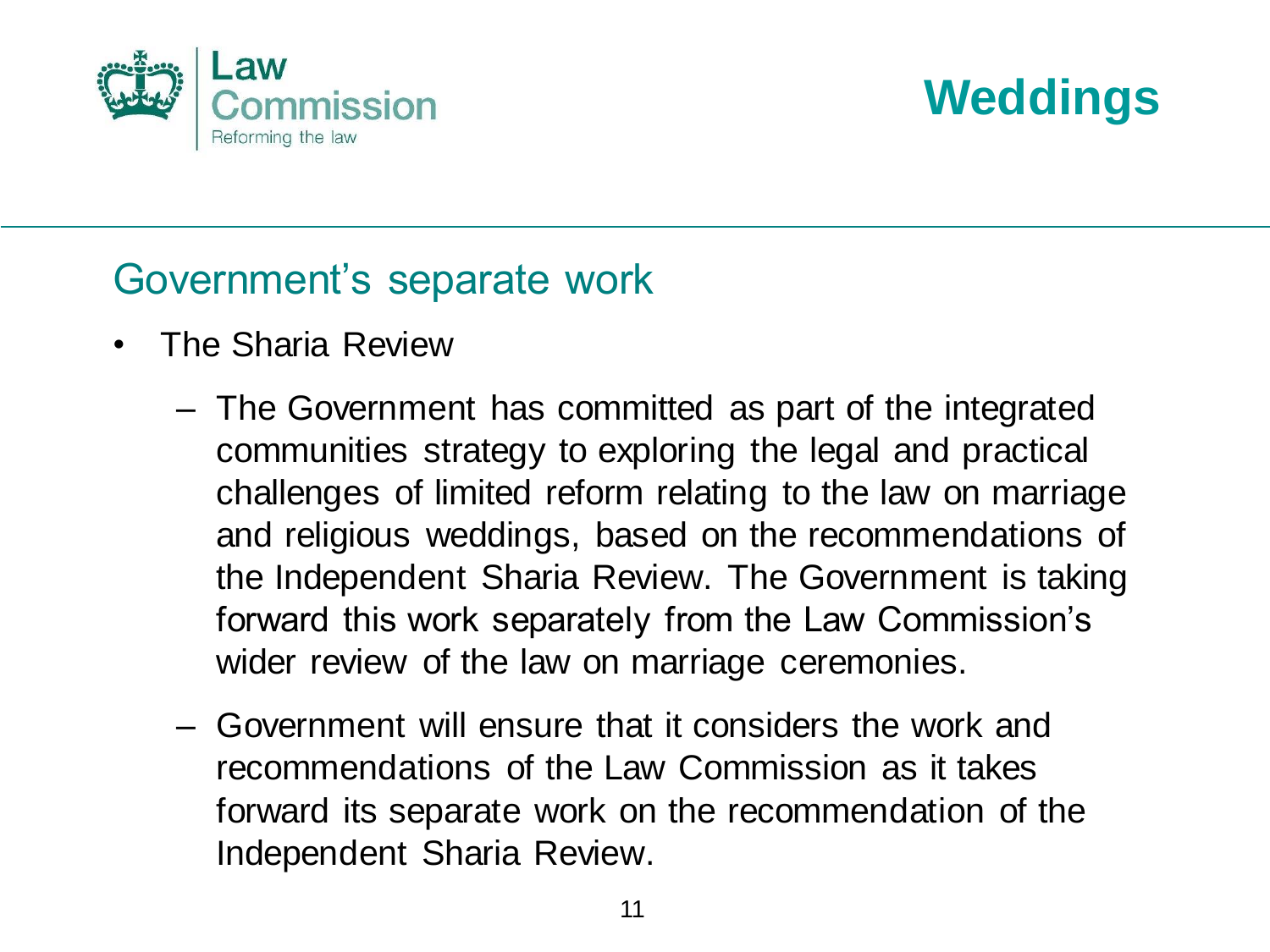



#### Timetable for the project

- We began the project in July 2019.
- We plan to publish our consultation paper in spring 2020, after which will be a broad public consultation.
- The project will last two years. We will make our recommendations for reform to Government in summer 2021.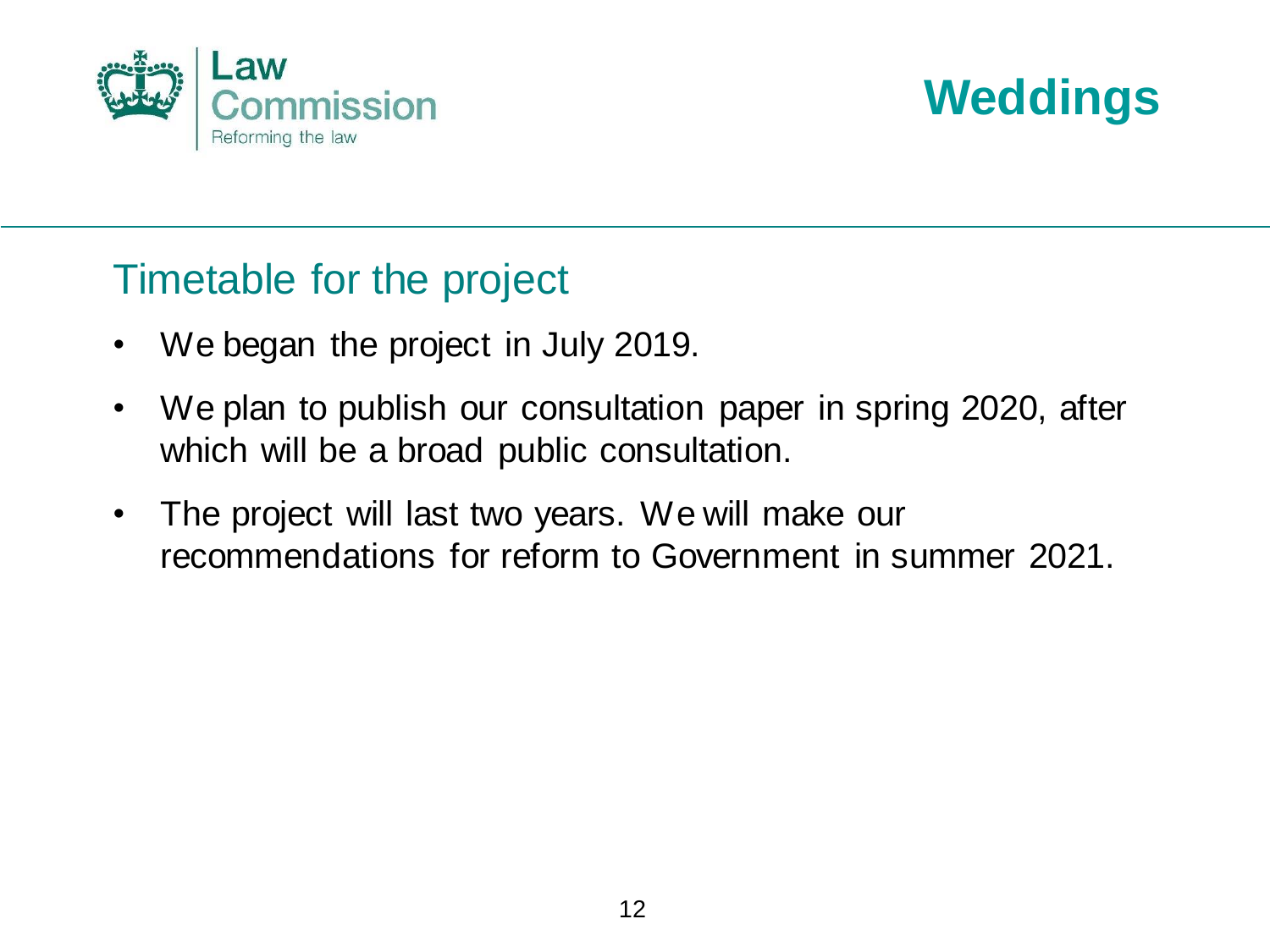



#### Problems with the current law and our aim

The current law dates from 1836 and it is not meeting the needs of many modern couples.





We will be looking at a reformed law that allow couples greater choice within a simple, fair and consistent legal structure, so that people can have a wedding that is meaningful to them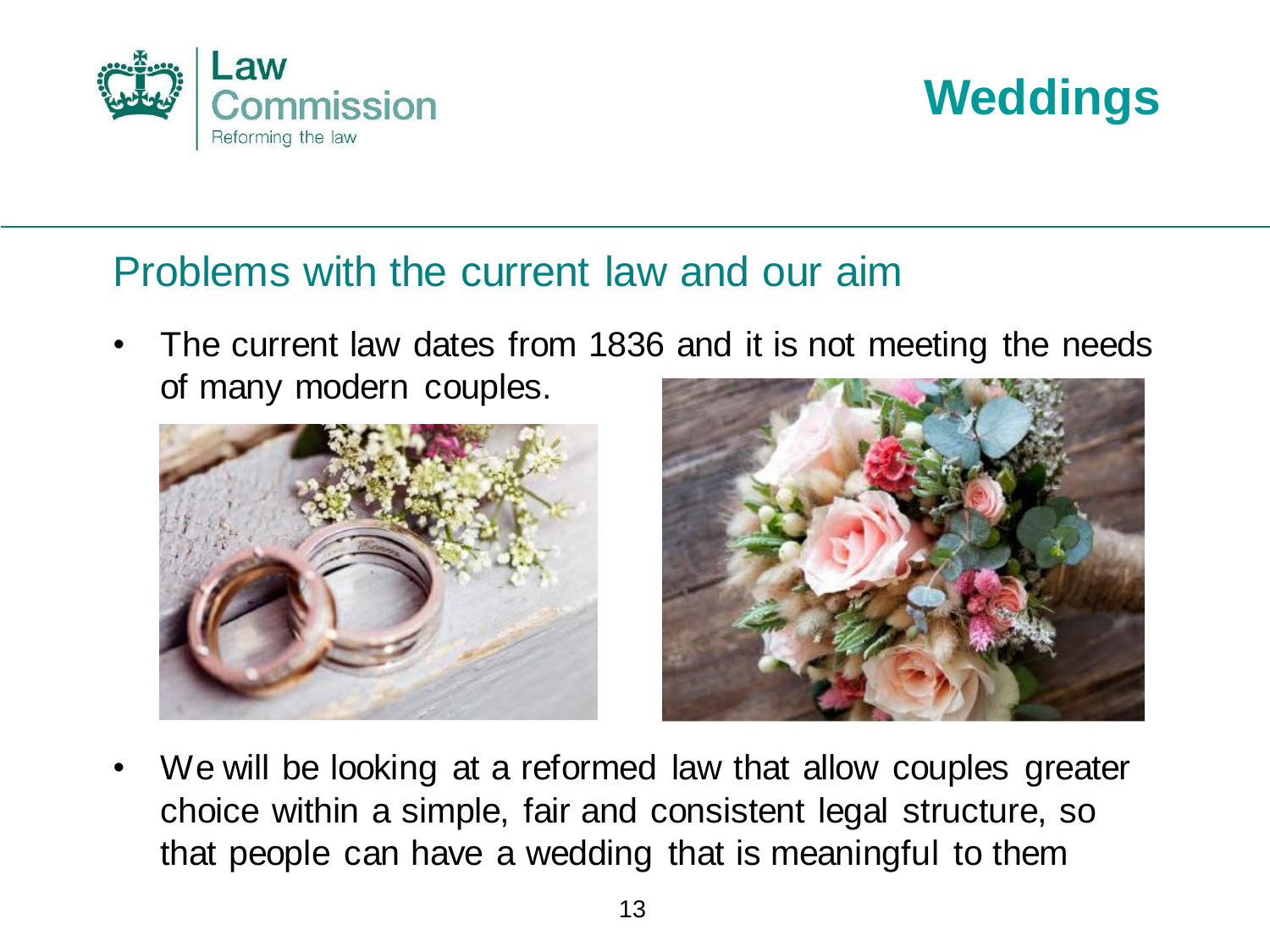



#### Problems with the current law

- Unduly complex
	- Different rules depending on the type of ceremony: Anglican, Jewish, Quaker, other religious group, or civil.



Solemnization of marriages under the Marriage Act 1949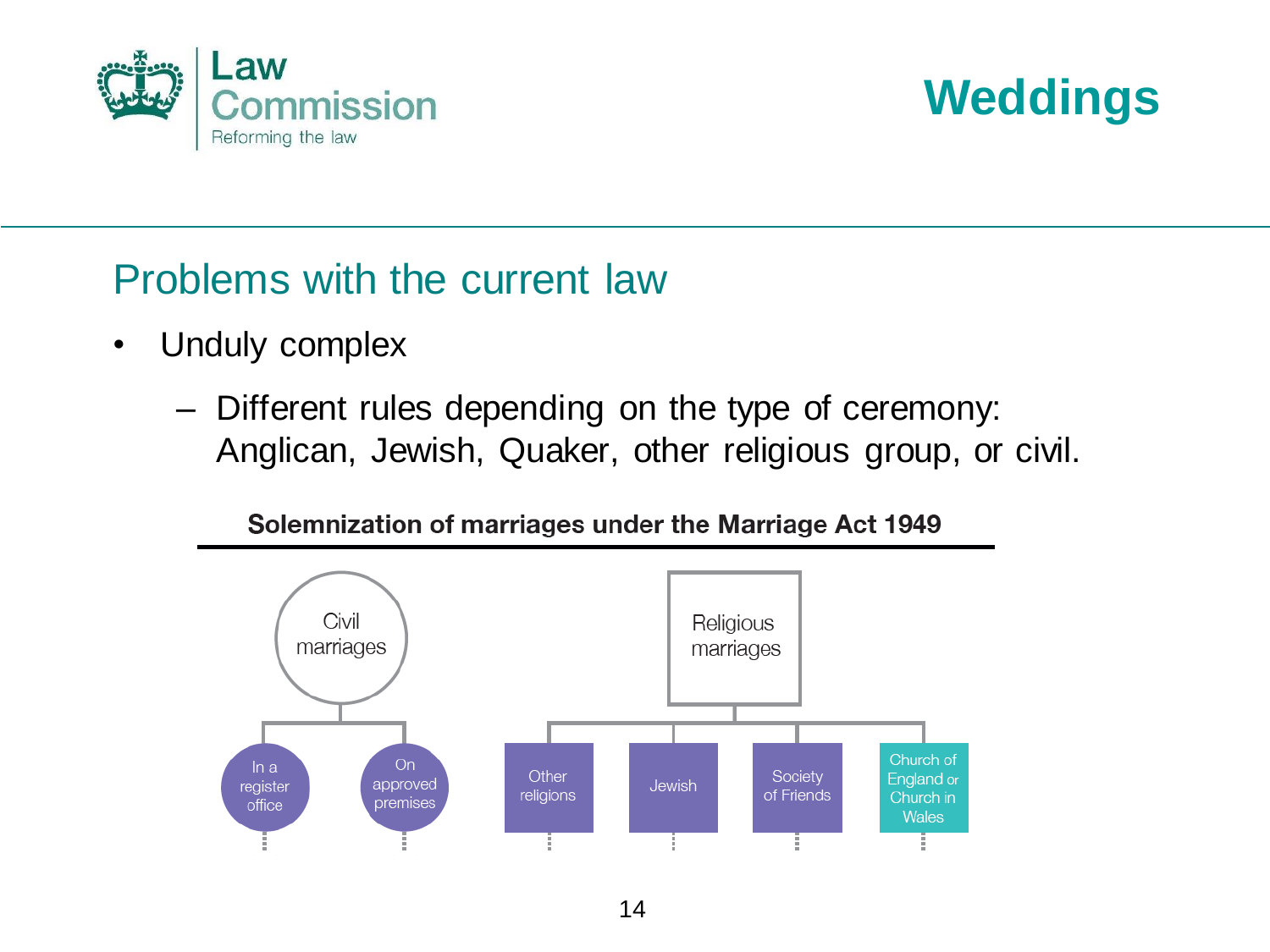



#### Problems with the current law

- Unduly complex
	- Five different types of legal preliminary, divided between Anglican and civil forms of notice.

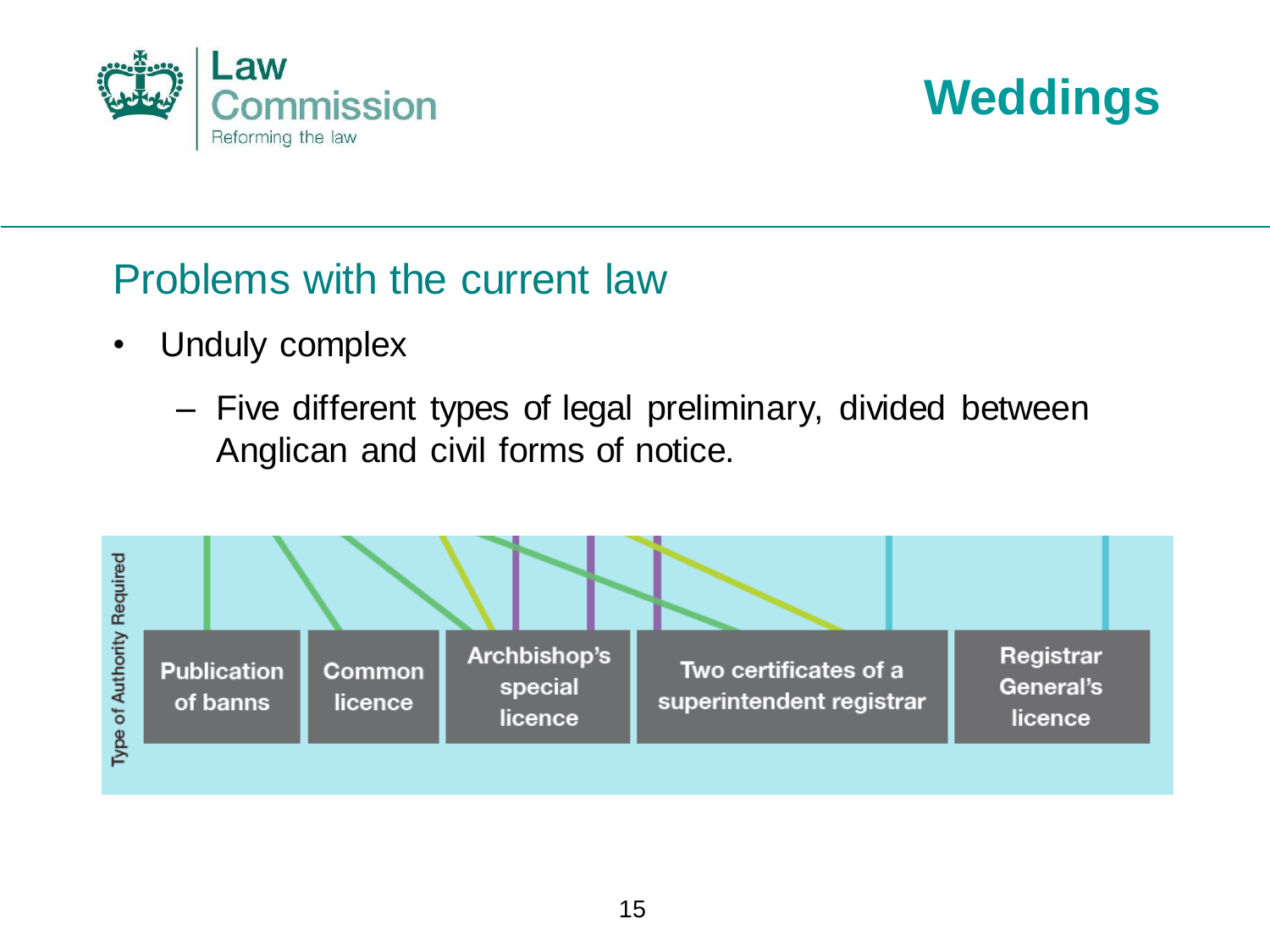



#### We will be looking at

- Universal civil preliminaries that is, whether everyone should have to give notice in a register office
- Rationalizing civil preliminaries whether is it necessary to have a separate, Registrar General license
- Aligning the rules governing different types of marriage, including in relation to where the wedding can take place and what is required in the ceremony
	- Should religious weddings be required to take place in registered places of worship?
	- Should a registrar be required to attend weddings in the place of worship for the first year?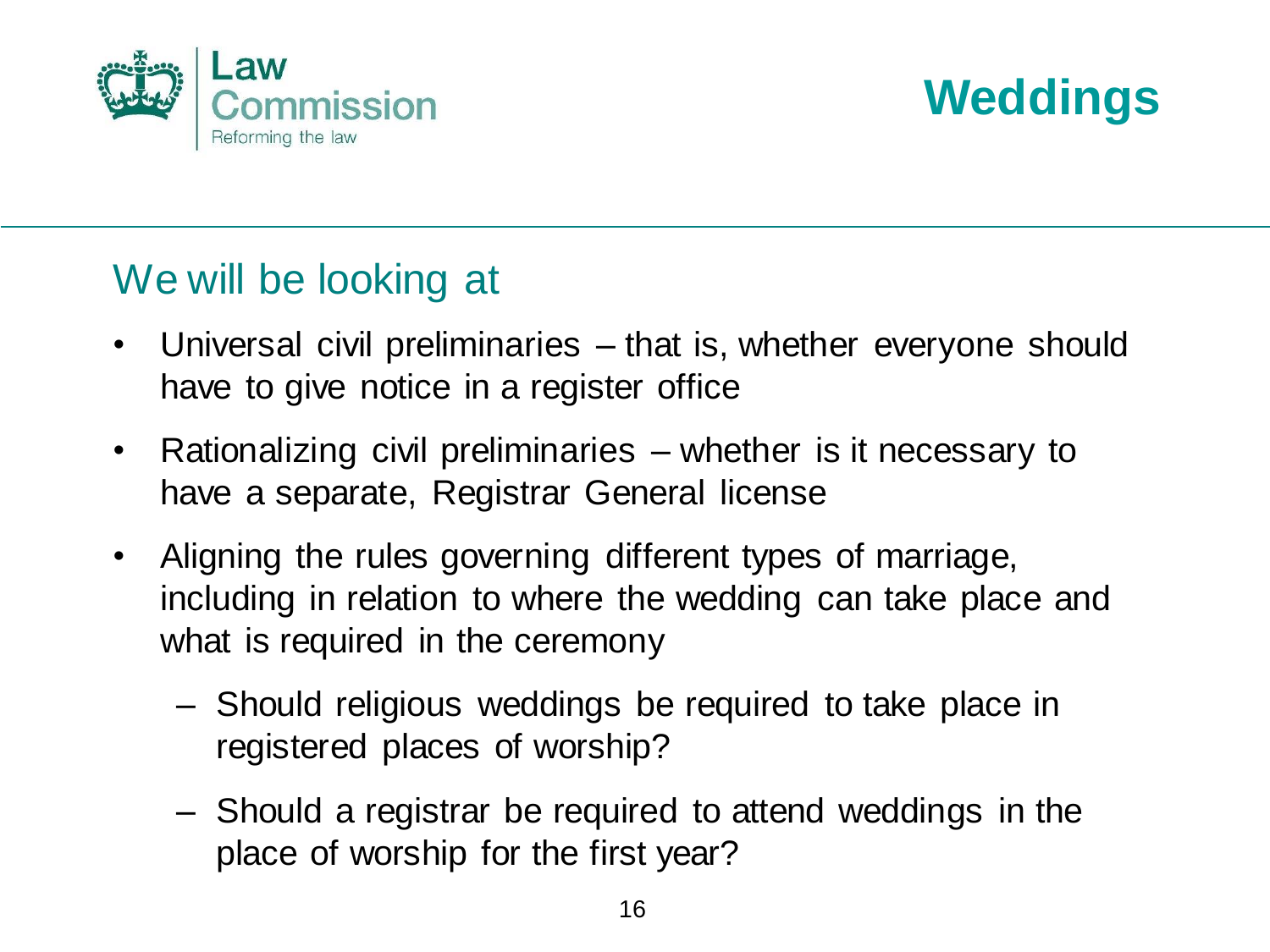



#### Problems with the current law

- Lack of certainty
	- It is not clear at what point a couple is married. The basic requirements necessary for a valid marriage are unstated.
	- Unclear when a marriage will be valid, void, or a "nonmarriage".
		- Whether a marriage is void depends on the subjective state of mind of the parties.
		- The Act doesn't contemplate the status of a wedding when none of the formalities were complied with.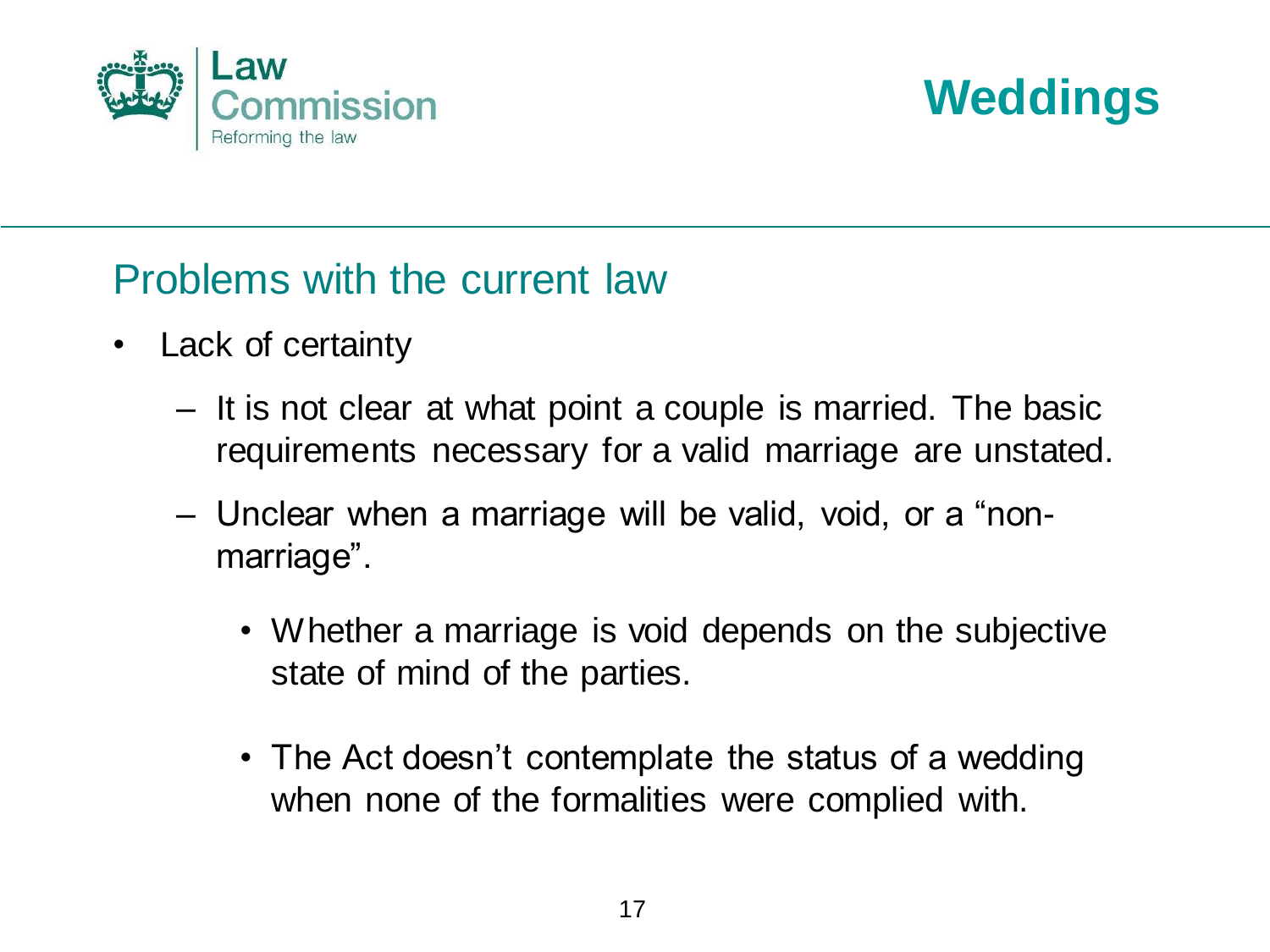



#### We will be looking at

- What elements should be necessary for a valid marriage, and at what point should a couple be validly married
- What elements, if they were not complied with, should make a marriage void, and whether the state of mind of the parties should continue to be relevant as a factor.
- Should the law should continue to deem any ceremony (particularly a ceremony conducted according to religious rites) a non-marriage.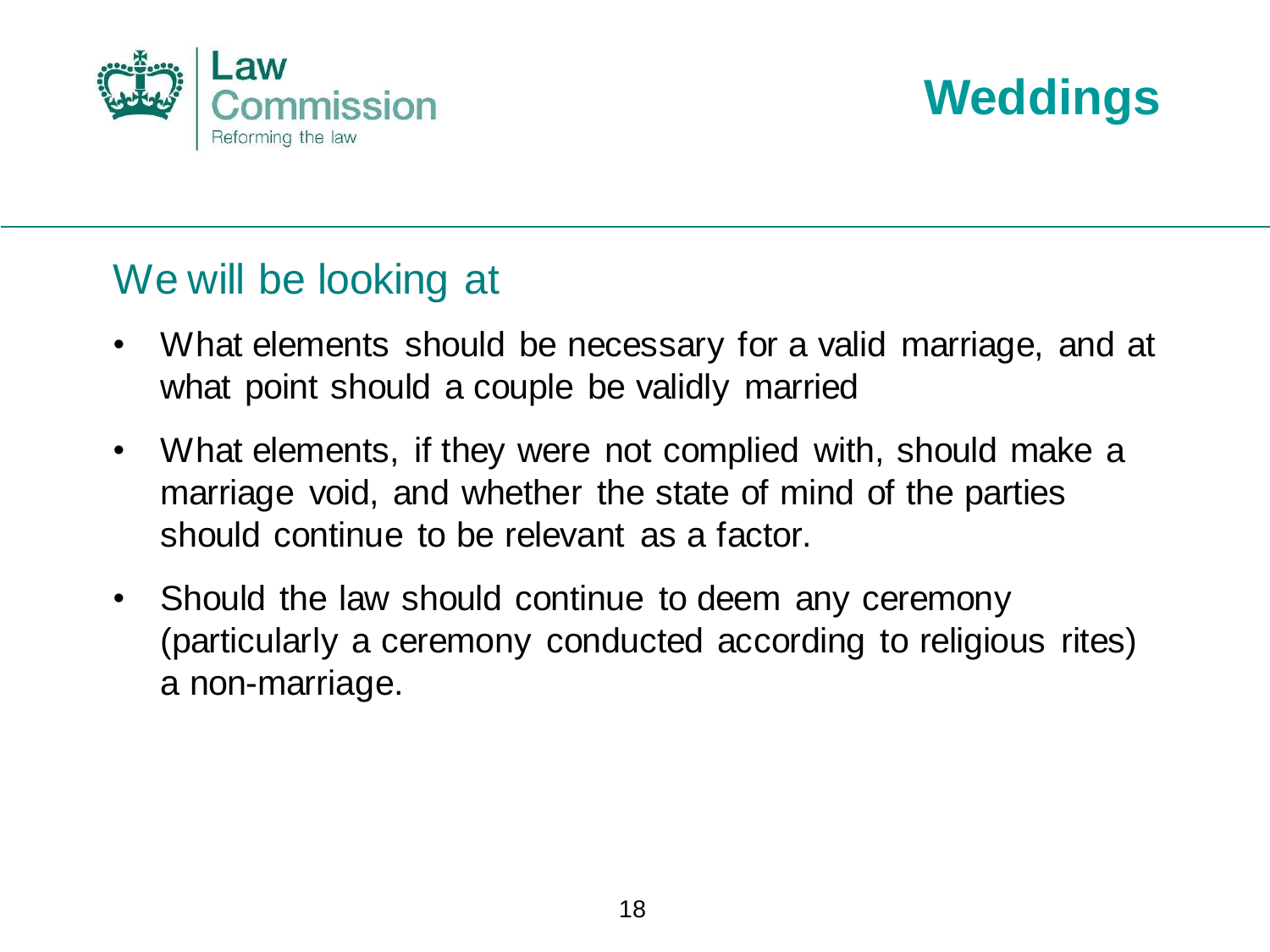



#### Problems with the current law

- Perceived unfairness
	- There is no option for a wedding that is not either religious or civil, that is a non-religious belief wedding.
	- The sharp distinction between civil and religious wedding ceremonies does not accommodate couples with different beliefs.
	- There are different levels of regulation and different consequences for non-compliance with the law depending on the type of ceremony.
	- Most couples cannot marry outdoors or in their own homes.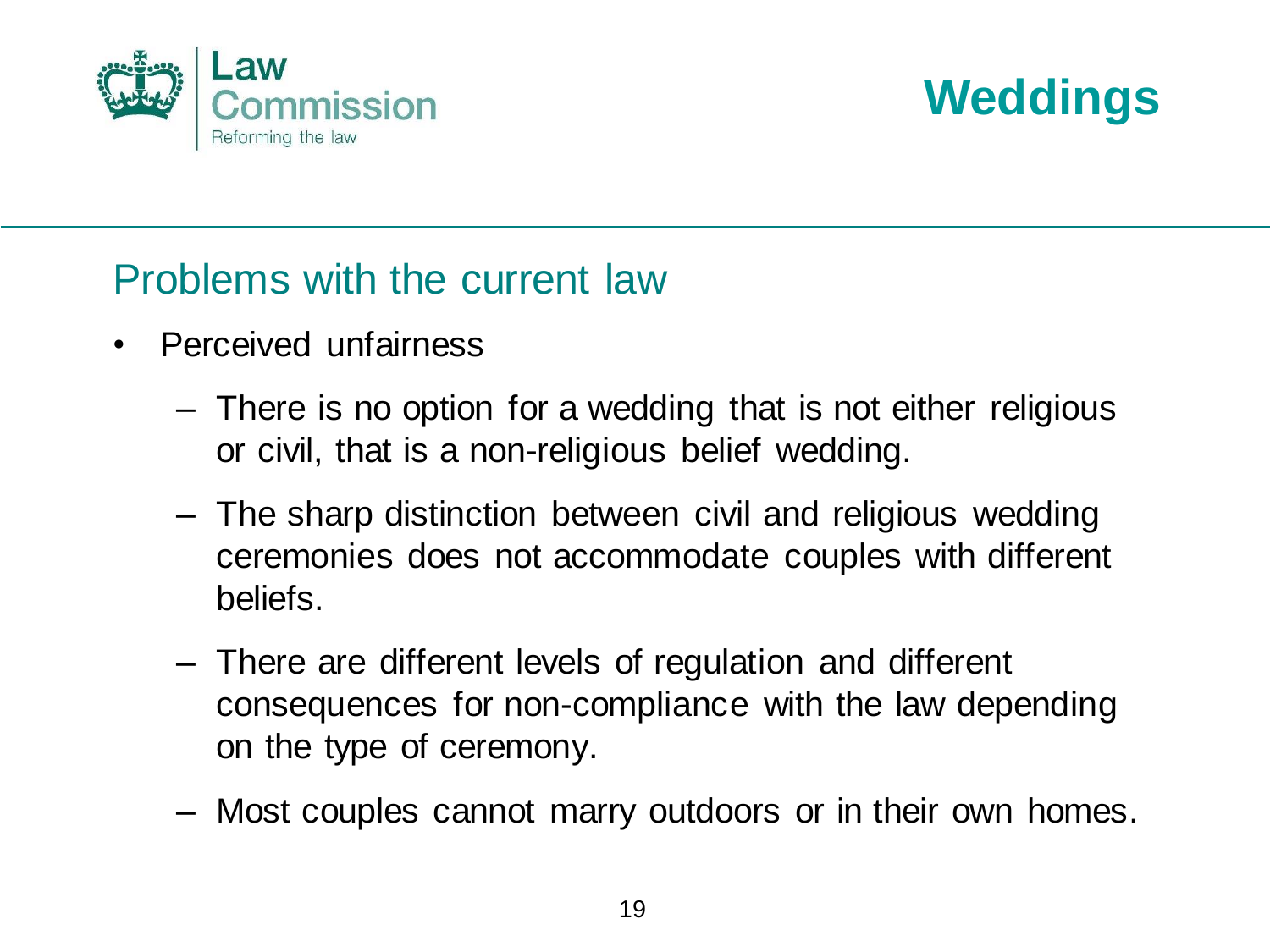



#### We will be looking at

- How a scheme could be designed to allow non-religious belief organizations to solemnize weddings (although we will not consider whether they should be able to solemnize weddings)
- How the law could better facilitate interfaith weddings
- Whether there should continue to be a prohibition on religious content in a civil wedding ceremony.
- Rationalization of offences in relation to different types of weddings
- How the law can allow weddings to take place in a wider range of venues, including outdoors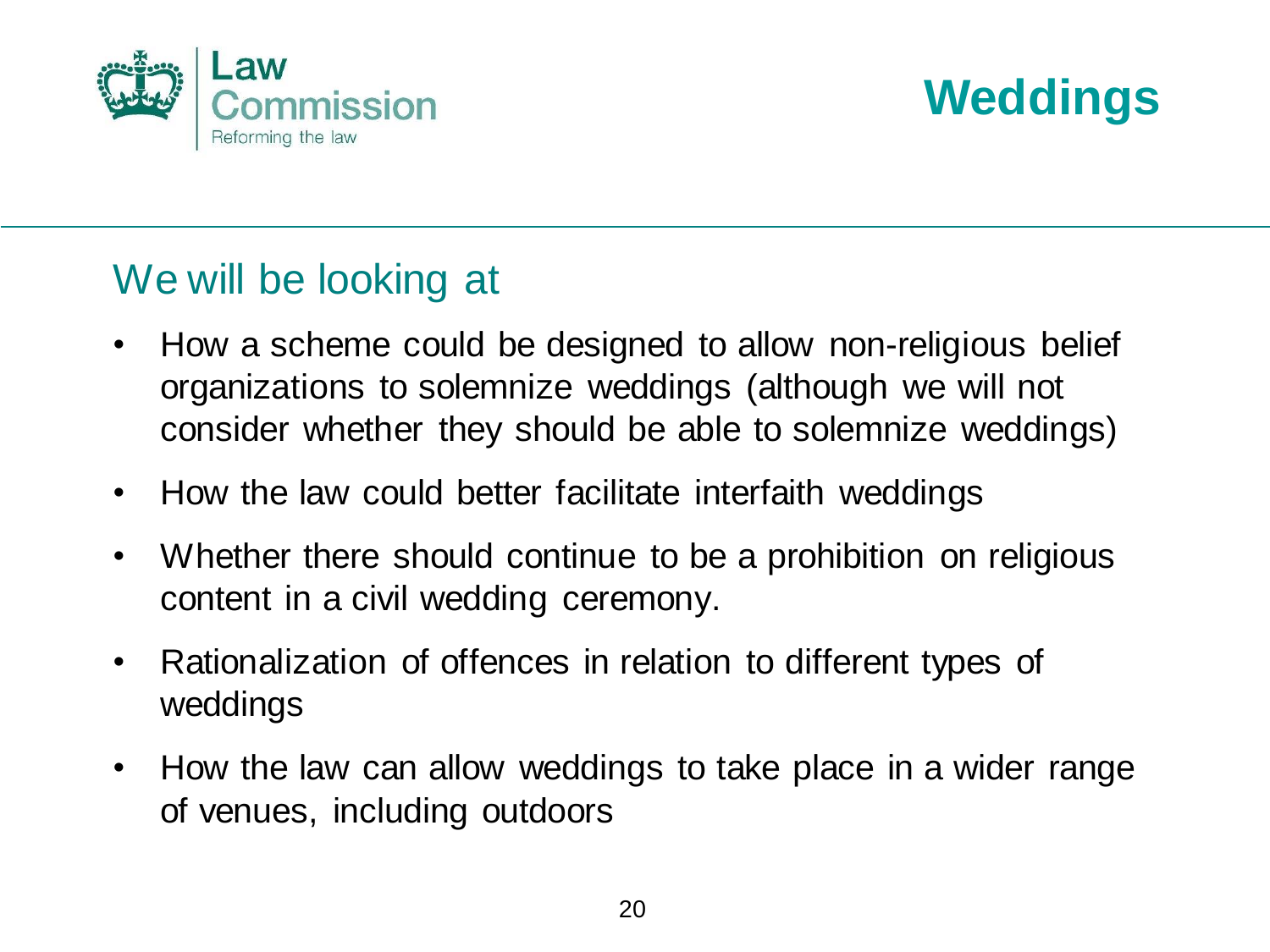



#### Problems with the current law

- Inefficiencies
	- Publication of marriage by display on a notice board at the register office, or by banns being called in parish of residence.
	- The requirement that all civil weddings be attended by both a superintendent registrar and registrar.
	- The payment of a £2 to every official for the registration of every religious wedding, amounting to thousands of cheques being written and cashed every year.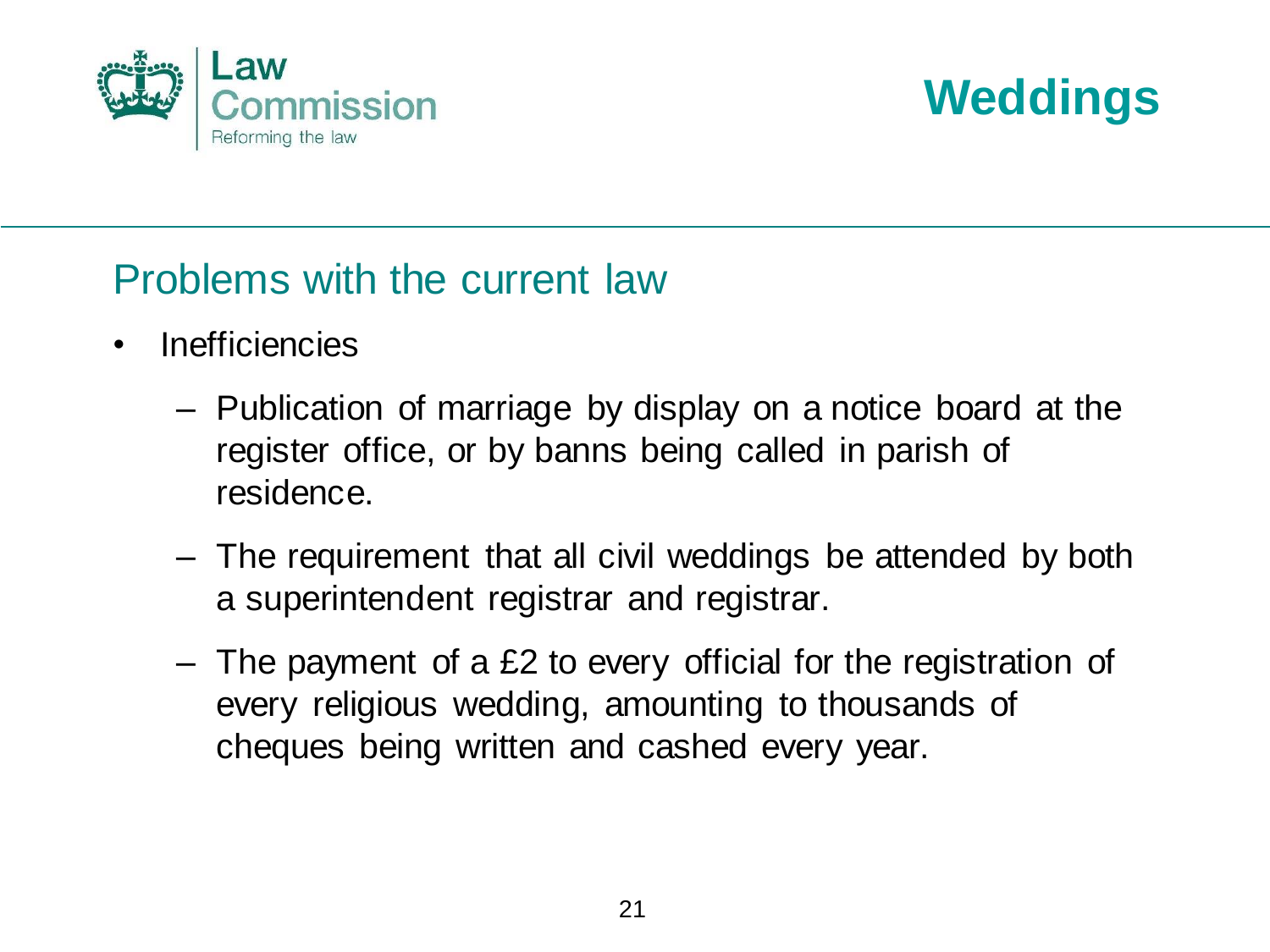



#### We will be looking at

- How upcoming weddings should be publicized, and how impediments can best be discovered
- Whether the presence of both a superintendent registrar and registrar is required at all or some civil weddings
- How registration can be reformed to be efficient and cost effective, including who should be responsible for keeping a record of the marriage and whether electronic registration is possible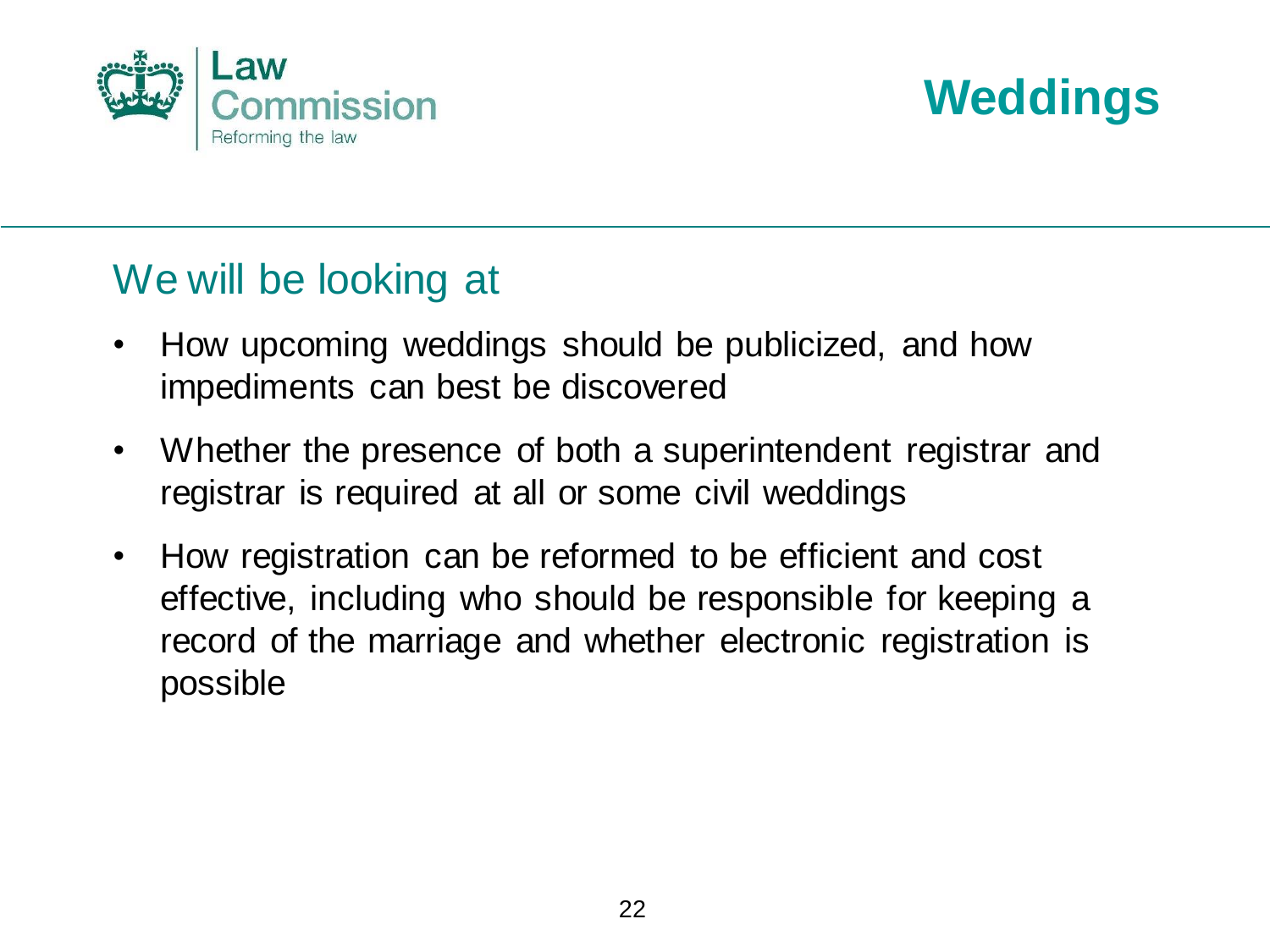



#### Particular issues

- How can the system for notice be improved?
	- Should there be universal civil preliminaries?
	- What is the best way to discover legal impediments to a marriage?
	- Should there continue to be residency requirements to give notice?
- Where should weddings, particularly religious weddings, be permitted by law to take place?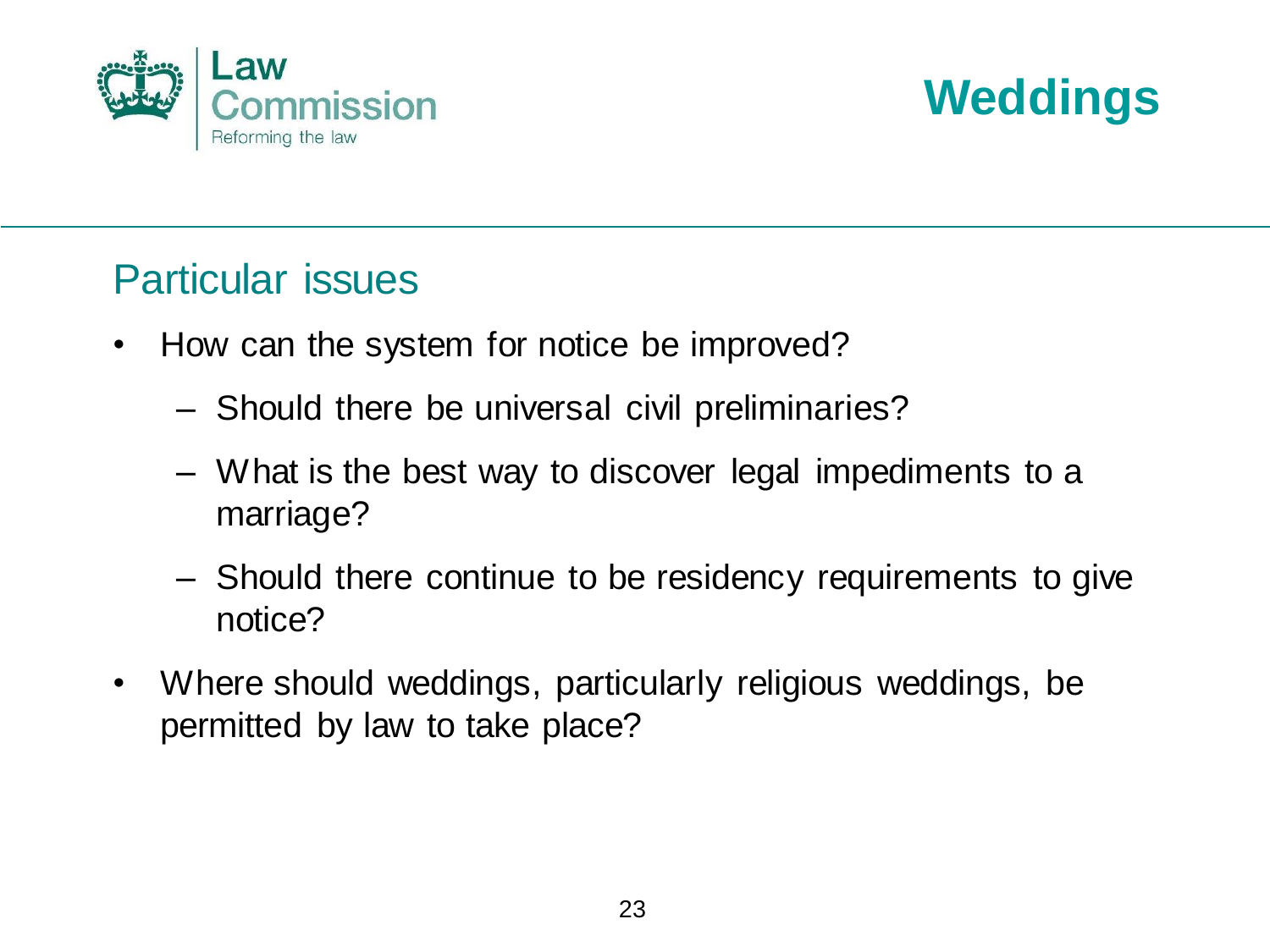



#### Particular issues

- If religious groups are not required to have a registered place of worship, what other criteria should a religious body have to meet?
	- Identified rites, usages or customs relating to marriage?
	- Certain number of worshippers?
	- Independence from other religious groups?
	- In existence for a certain period of time?
- Should all religions be subject to the same criteria or scheme for recognising officiants of the religion? Should there continue to be exceptions, or prescribed bodies?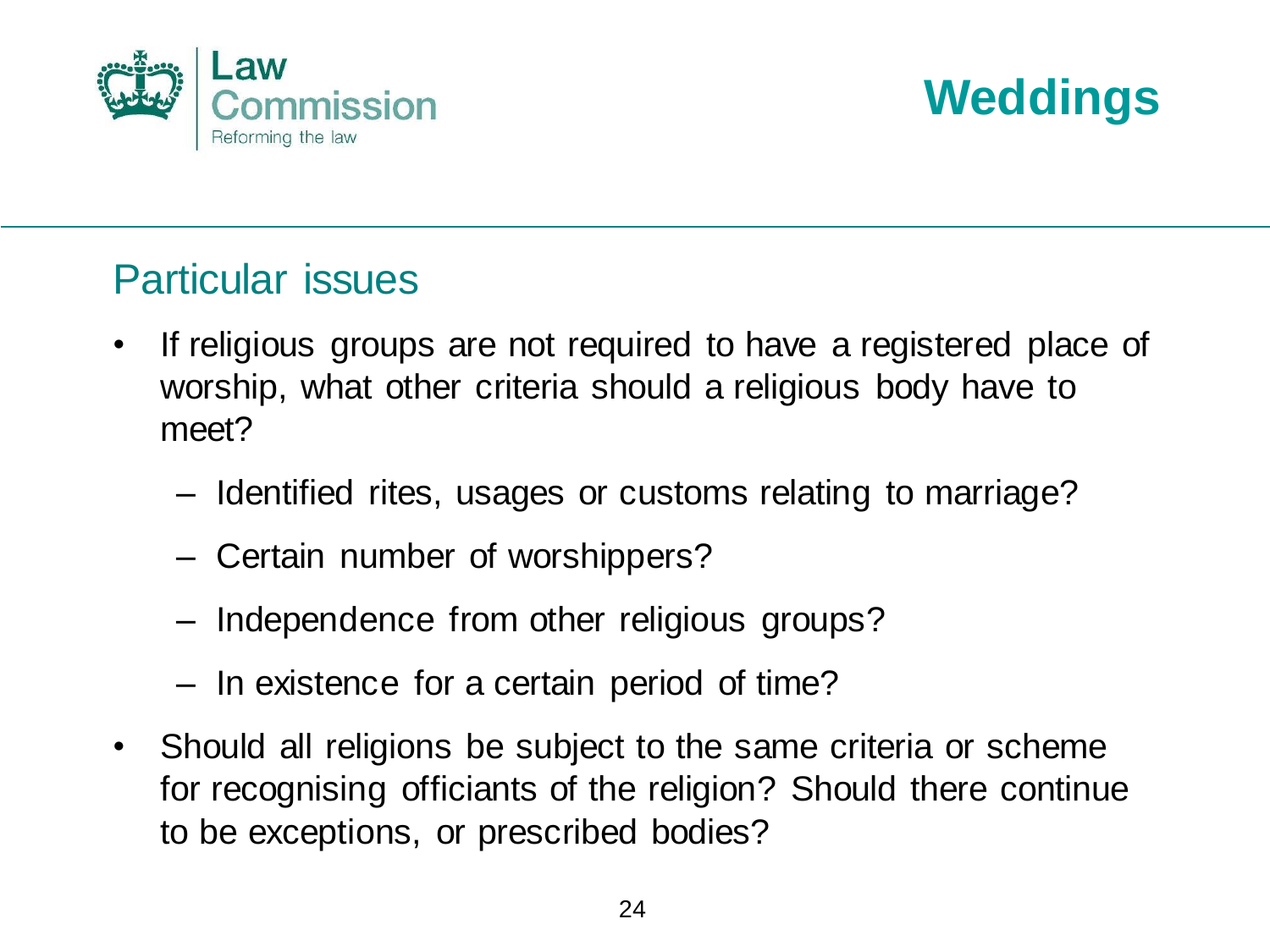



#### Particular issues

- Can the role of the officiant be rationalised so that it applies to all weddings?
	- ensuring the parties freely consent to marry each other?
	- ensuring any requirement as to the content of the ceremony are satisfied?
	- ensuring that the marriage is registered?
- How can registration be improved?
	- Who should be responsible for keeping records?
	- How could technology be used to improve the process?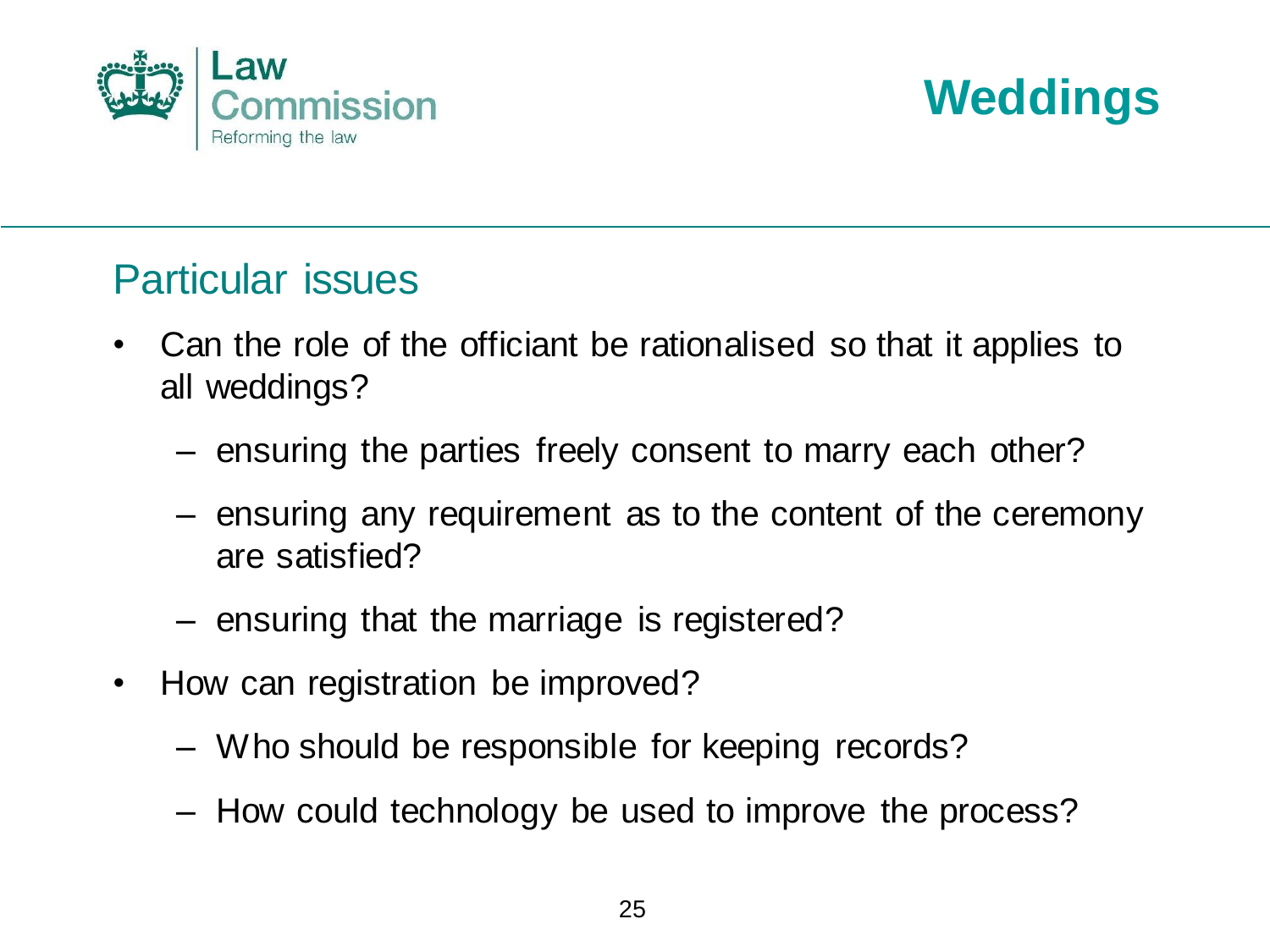



#### What's next

• We will publish our consultation paper in spring 2020

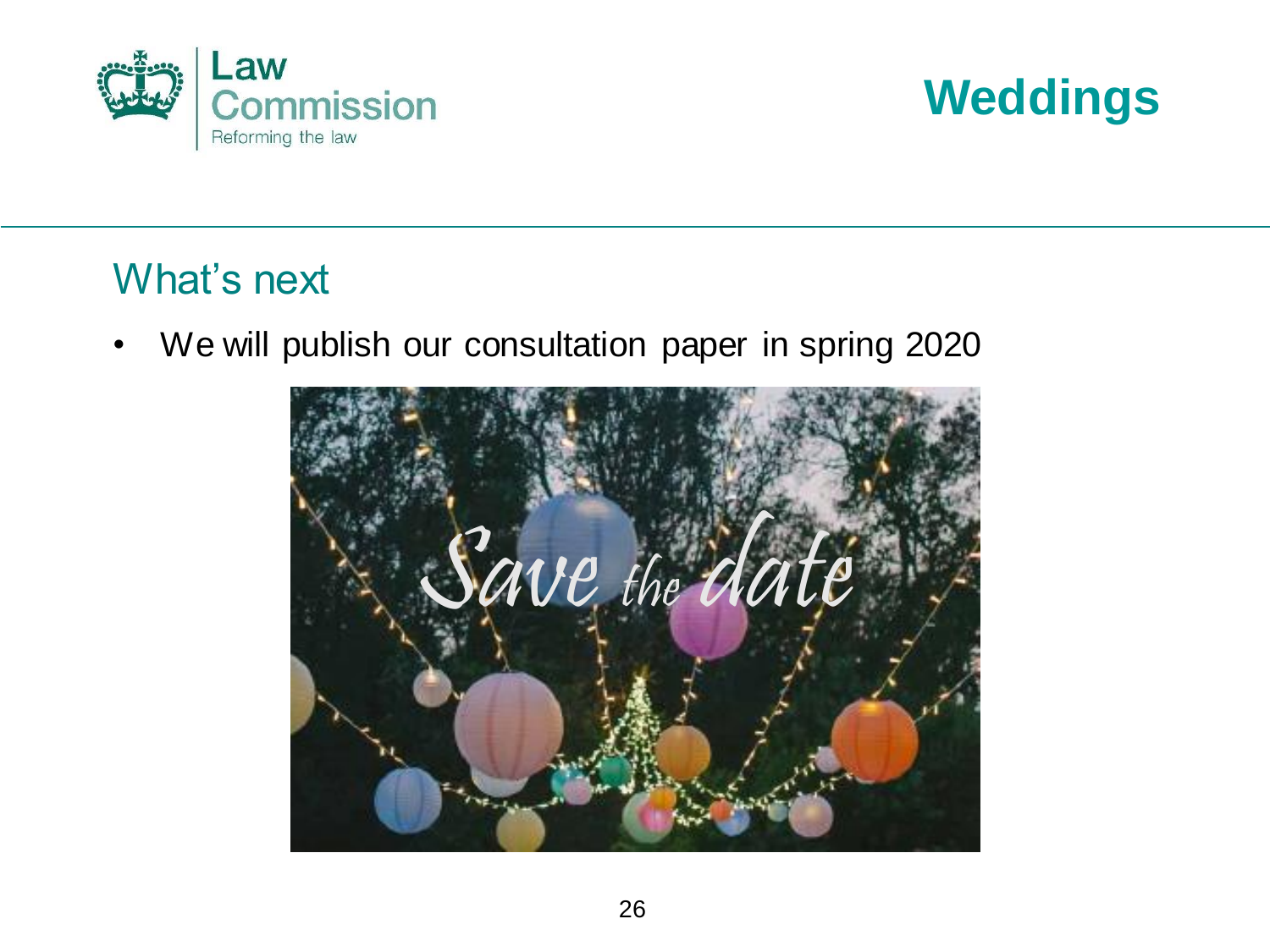

## **Update on current policy matters**

**19 September 2019**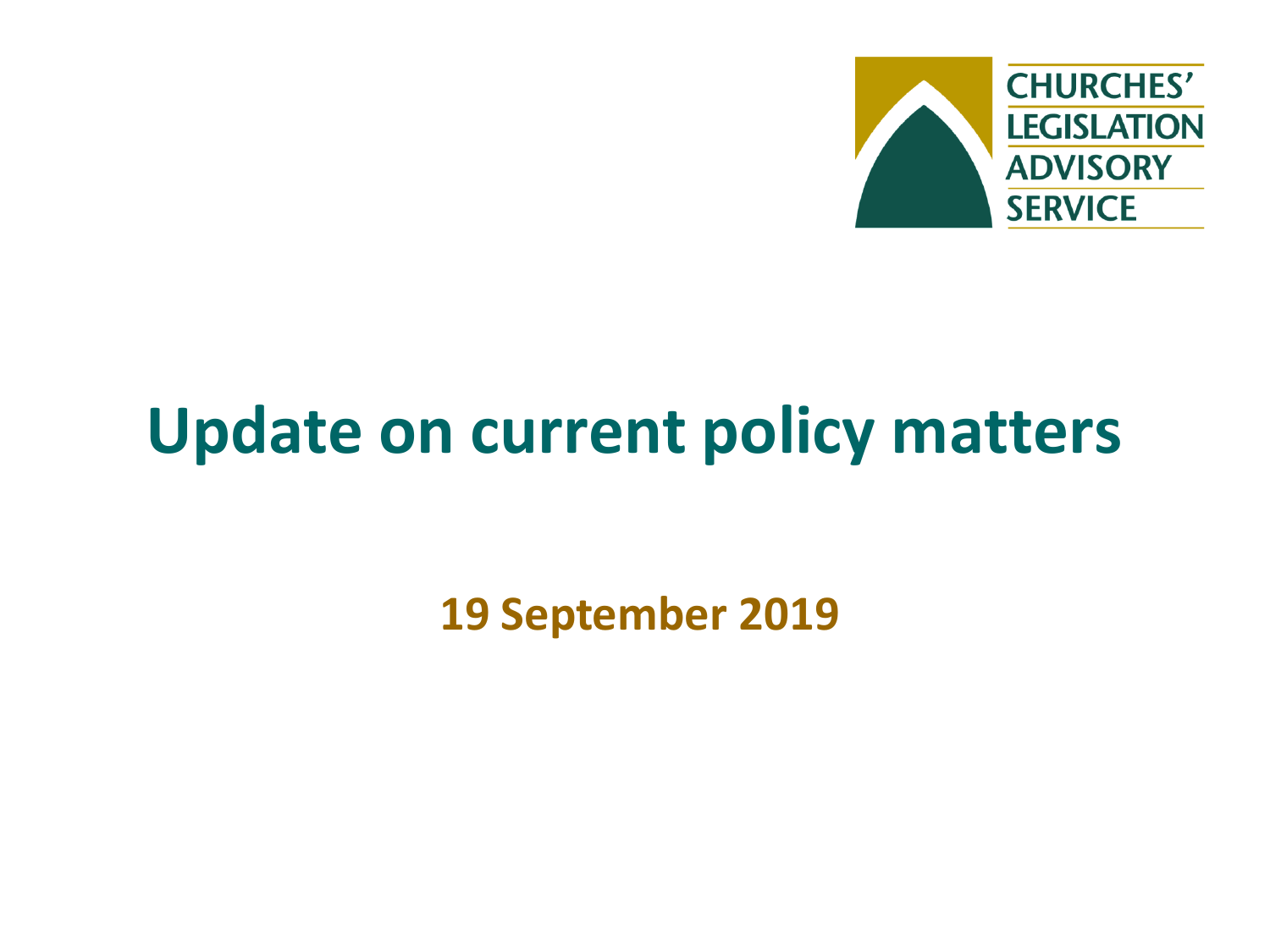

- £13.8bn of departmental spending announced for 2020-21, mostly to increase the budgets of public services.
- A full multi-year spending review will be conducted in 2020 for capital and resource budgets beyond 2020-21.
- Departmental allocations include:
	- **Charity Commission**: annual budget to increase to £27.3m in 2020-21.
	- **International Aid:** the international aid budget has been protected as 0.7% of GNP.
	- **DCMS:** 4.1% increase in budget.
- Queen's Speech due on 14 October 2019.
- Budget date TBC.